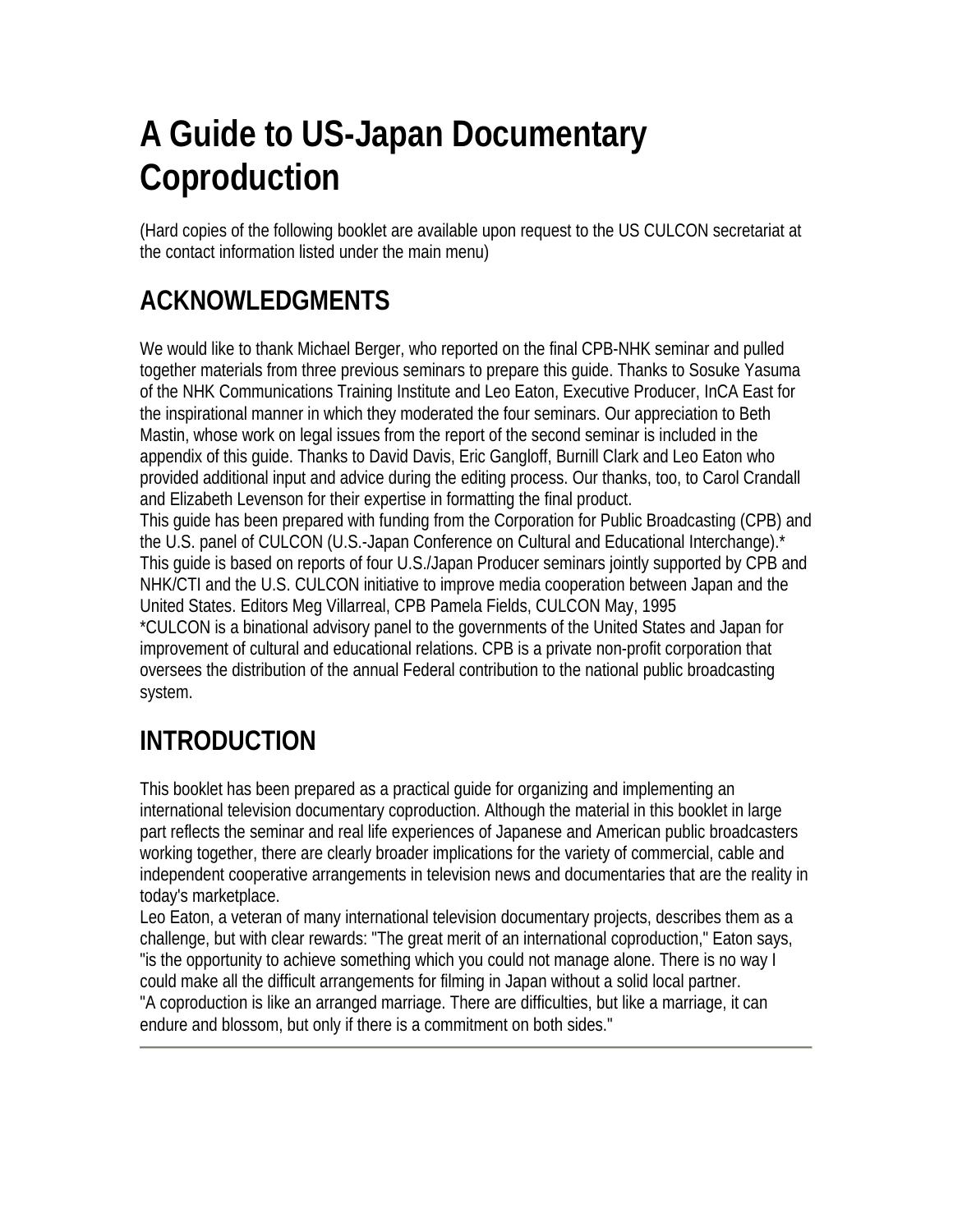# **PROGRAM HISTORY/GOALS**

In 1991, the Corporation for Public Broadcasting (CPB), in cooperation with the East-West Center in Honolulu and the Japan Broadcasting Corporation (NHK) in Tokyo, organized the first of four seminars for Japanese and American television producers and directors. The series was conceived with two goals in mind:

- To build working relationships between producing organizations in both countries by improving personal contacts between networks or stations; and
- To use these contacts to improve practical knowledge on both sides about how Japanese and American television production teams work. Specifically, the goals were to identify and understand differing approaches to shooting, editing, organizational responsibilities, and then to learn how to cope with the differing approaches in order to create successful coproductions.

The first seminar, held in Washington, D.C. from July 15-19, 1991, included twelve veteran producers, six from each country. Each participant brought two programs for screening and discussion, focusing on identifying differing approaches to program production, especially those rooted in cultural dissimilarities.

The second meeting, held at the East-West Center in Honolulu from Sept. 14-18, 1992, included seven producers, four from America and three from Japan, plus a senior NHK executive. As in the first meeting, there were screenings and discussions about differing production approaches, but this time, a new phase was added -- role-play. Japanese and American teams were formed, with the purpose of simulating the coproduction negotiation process through role-play.

The third meeting, also at the East-West Center, was held from Nov. 29-Dec. 3, 1993. Twelve producers, six from each country, gathered to screen and analyze previous coproductions. Based on the first two meetings, a list of differences in thematic approach, program structure and story development were identified, and then discussed within the context of actual coproductions which were screened at the meeting.

The fourth meeting, again at the East-West Center, was held from Dec. 6-10, 1994. Twelve producers, six from each country, focused almost entirely on project negotiation role-play, and a joint editing workshop. The editing workshop was organized to give both Japanese and American producers the practical experience of working together in editing a brief segment from a program.

# **SIMILARITIES AND DIFFERENCES IN US AND JAPANESE AND DOCUMENTARIES**

The practical problems which all TV documentary coproductions face are linked to an enigma. The answer, according to veteran co-production executive Leo Eaton, is "mind-sets -- things we expect to see or hear." Any international co-production immediately challenges mind-sets on both sides, because it involves differing "mind-sets," usually based on cultural values or preferences. Working with a Japanese production unit for the first time, Eaton said, "forced me to re-assess my perceptions of what was 'right' or 'wrong' in approaching a production."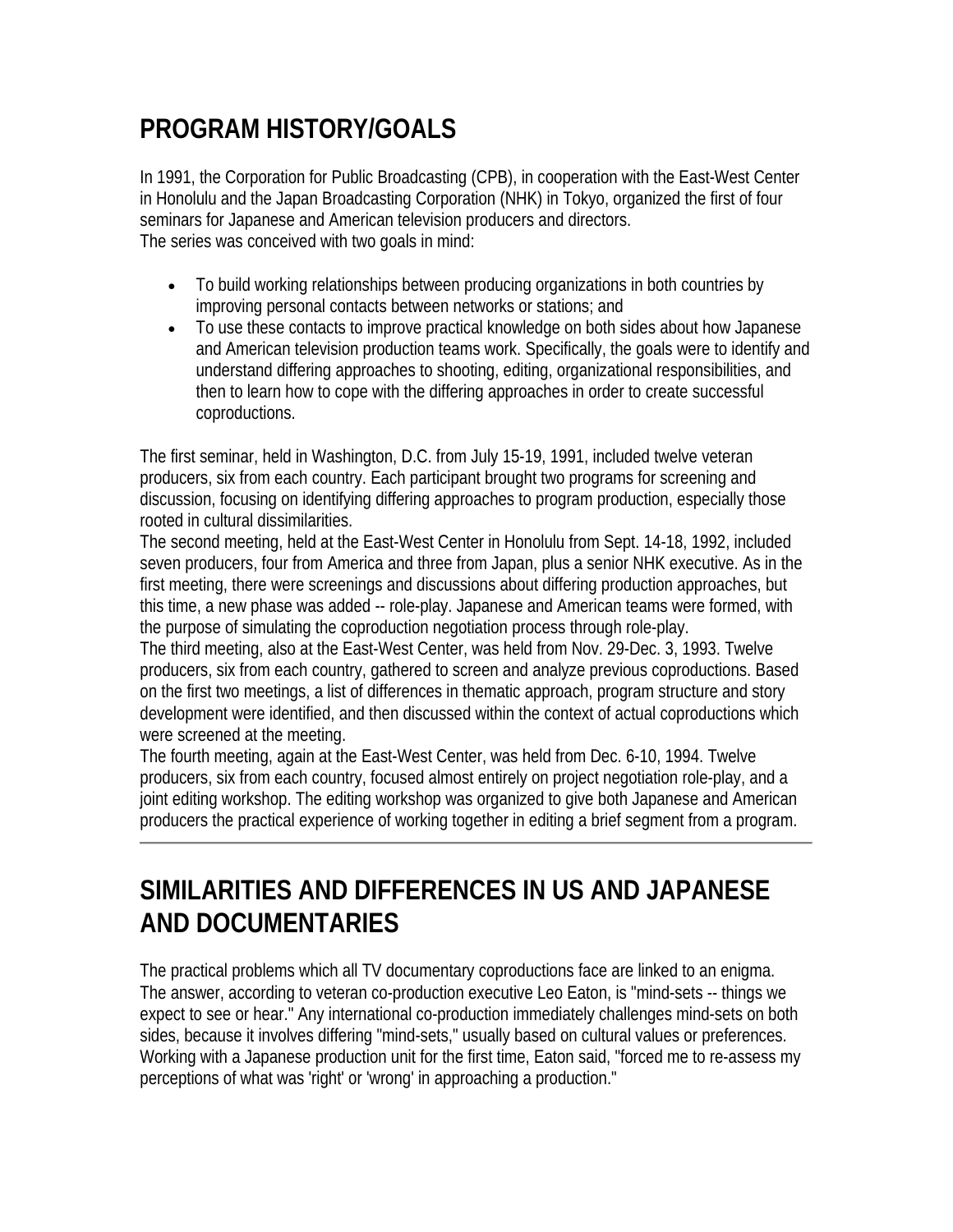Those who organize and implement international co-productions, the producers, say that anyone undertaking such a project must recognize and cope with, among other elements, three major differences in approach:

- Differing audience needs and tastes;
- Differing styles; and
- Production issues (editorial control; distribution rights)

What follows is broad-brush approach to these elements. As with any creative process, there are exceptions and variations to any approach.

#### A. **Key Audience Issues**

The general broadcast Japanese television market is without doubt the most highly competitive in the world. A nation with just half the population of the United States contains not only a massive public broadcast network (NHK), but five other major private national television networks, plus scores of local stations and networks, all competing fiercely for audience share.

The fact that the Japanese cable market is in its infancy, however, means that an enormous future demand will be created for programming of all kinds, including U.S., European and Asian productions. This also means a strong future market for international coproductions. One indication of the room for growth is NHK's proportion of programs acquired overseas, which increased from just 2.8% in fiscal 1987 to 5.2% in 1992. The competitive scene in America is much more broadly based than in Japan. America's enormous cable television market means that the ultimate competitive force is the home viewer with a remote control unit, changing channels quickly, looking for something interesting.

These differences in audience profile explain in part why U.S. programs aim to entice viewers with a fast-paced production which deter them from changing to another channel. Although the pacing of Japanese documentaries is becoming faster, their audience appeal depends more on the promise of offering previously unrevealed information or "the inside story" of a topic.

#### B. B. **Key Stylistic Issues**

Producers in both countries have identified three key areas in which differences, usually based on 'mind-sets', most often appear:

### 1. **Thematic Approach**

International news and topics are covered in great detail in the Japanese print media. This, plus the enormous growth of Japanese overseas tourism in recent years, has led to a corresponding increase in television programming with international themes.

Documentaries are no exception. Japanese networks regularly broadcast news documentaries produced by their overseas bureaus as well as special crews dispatched to overseas locations.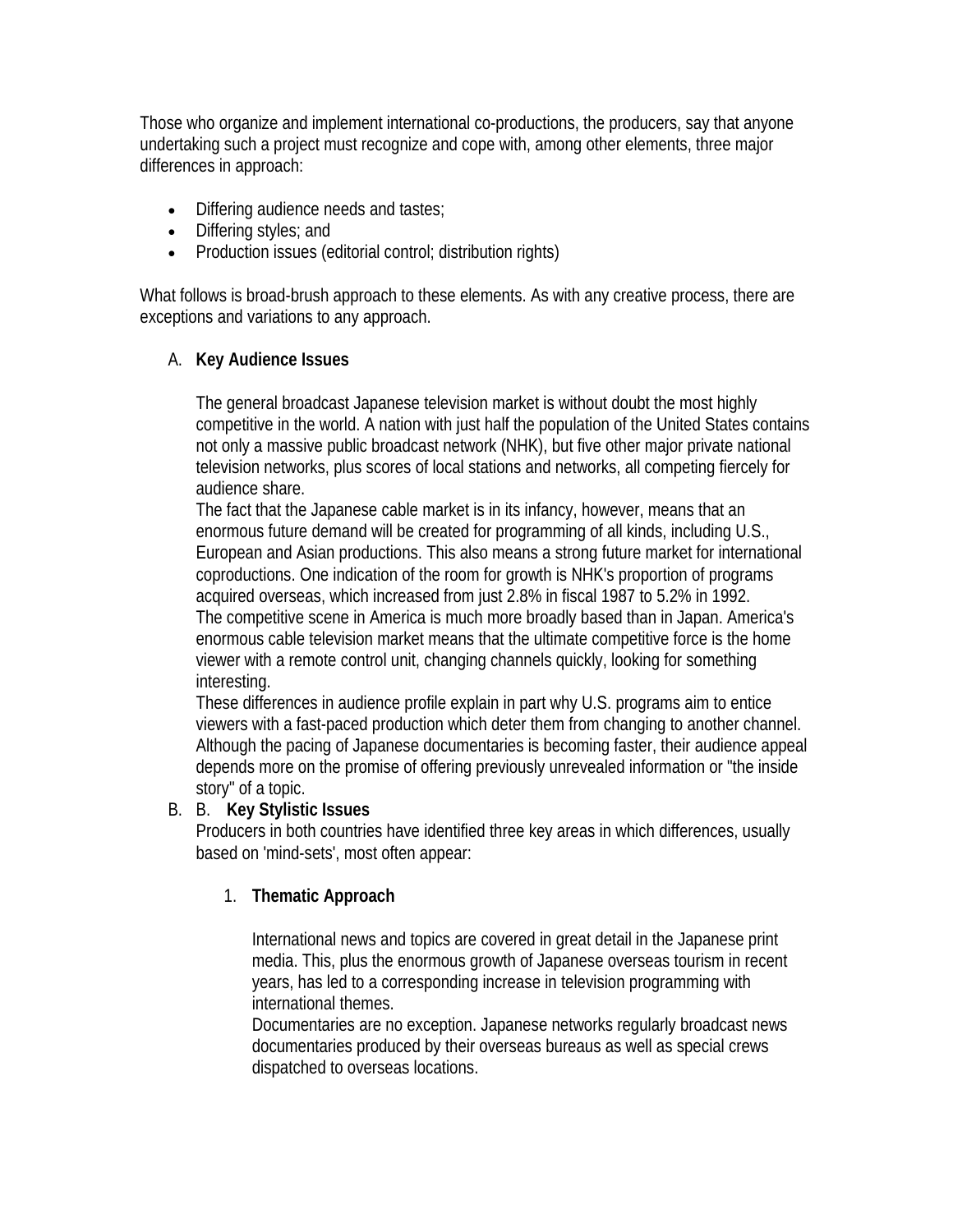In America, documentary TV productions tend to be more oriented to domestic themes, reflecting the less international tastes of the U.S. audience.

#### 2. 2. **Editing Style**

Japanese documentary producers tend to favor creating 'moods' in their programs which depend on a much slower editing style than is commonly seen in the U.S. Editing cuts in a typical U.S. documentary sequence might be no more than 1-2 seconds long. In Japan, one cut can be many seconds in length, often including a slow camera pan or gradual zoom-in on an interviewee's face, or a detail in a scene.

### 3. 3. **Story Development**

The general Japanese approach is very information-oriented. The number of 'talking heads' (interviews) tends to be fewer than in the U.S.; narration is used as the main tool for conveying information.

In international documentaries, sub-titles are often used when the subject does not speak Japanese.

Teasers are used occasionally to start documentaries, but more commonly, producers use a 'cold' opening.

U.S. documentaries often use teasers to start the program. Unlike most Japanese documentaries, those in America are generally driven by several main characters or voices, with less emphasis on narration. The dramatic orientation of many American producers leads them to emphasize 'story-telling' through characters, not narration, as the main tool for conveying information.

Whereas Japanese producers assume that non-Japanese interviewees will not speak their language, American producers often try to get subjects who speak English. Failing that, they will usually dub English under the interview rather than using sub-titles.

|                             | and Japan                     |                                                        |
|-----------------------------|-------------------------------|--------------------------------------------------------|
|                             | <b>United States</b>          | Japan                                                  |
| <b>Thematic</b><br>Approach | domestic-oriented             | international-oriented                                 |
| Program<br><b>Structure</b> | fast-paced                    | slow-paced                                             |
| Story<br>Development        | logical                       | emotional                                              |
|                             | many characters or<br>voices  | few characters or voices                               |
|                             | less emphasis on<br>narration | emphasis on narration                                  |
|                             | less volume of<br>information | high volume of information                             |
|                             |                               | sparing use of subtitles considerable use of subtitles |

**Summary of Differences in Stylistic Approaches Between the United States and Japan**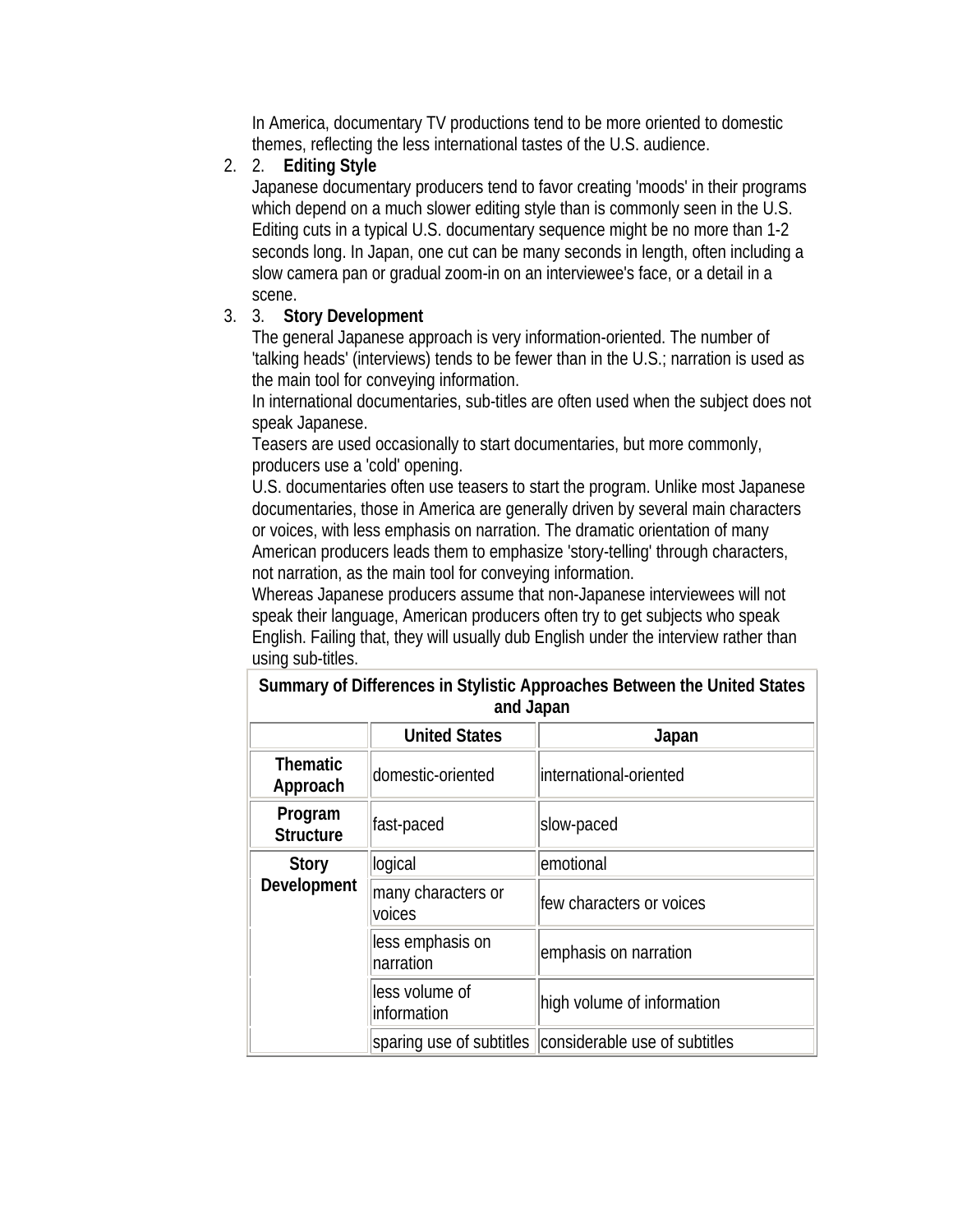| cold opening<br>  program |
|---------------------------|
|---------------------------|

(Japanese producer) "American documentaries tend to be more comprehensive, with a macro point of view. Many Japanese producers still take a micro point of view, using an individual or limited experience and linking it with a universal issue."

### 4. 4. **Examples of specific areas in which problems based on differing approaches are most likely to arise:**

#### a. **Interviews**

An NHK producer describes what he believes is the biggest stylistic difference between Japanese and American documentaries: "In American documentaries, the interview often is the essence. The proportion of interviews is high, because U.S. producers seem to believe that the words uttered by people who are interviewed weighs heaviest in the program's content. Collaborating with videographers, they make every effort to set up the right framing and lighting for interviews. Many NHK producers, however, feel that the essence of a program lies in the spontaneity of its scenes. They believe that interviews are not as candid as spontaneous events.

"Westerner broadcasters are inclined to call the Japanese style as 'cinema verite,' a style developed in the West in the early 1960s. Such critics label this style as obsolete and say the Japanese style should be modified to conform to contemporary Western techniques."

Such labeling, the NHK producer believes, is excessively simple, and overlooks a deeply rooted difference in cultural approach to film-making. "Japanese are accustomed to implicit communication (which relies more heavily on non-verbal communication), but Westerners treasure explicit communication." The NHK producer argues that unlike Western couples which confirm their love or feelings through words, Japanese couples do so through their behavior toward each other.

The NHK producer also believes that because nine out of ten Japanese feel very uncomfortable in front of a camera, unplanned conversations and accidental events often prove more eloquent than planned interviews. Moreover, he says, this approach has a greater impact on Japanese audiences.

Thus the reason why NHK producers depend on hand-held cameras is not because they are clinging to an out-moded concept, but because the general reaction of Japanese to taped interviews means that true drama cannot occur in the presence of large amounts of filming equipment.

### b. b. **Shooting and Lighting**

The American tendency to carefully stage, place and set up every camera shot in documentaries derives from its dramatic film tradition. The use of hand-held cameras is more often associated with live news coverage. The use of natural lighting is acceptable under outdoor shooting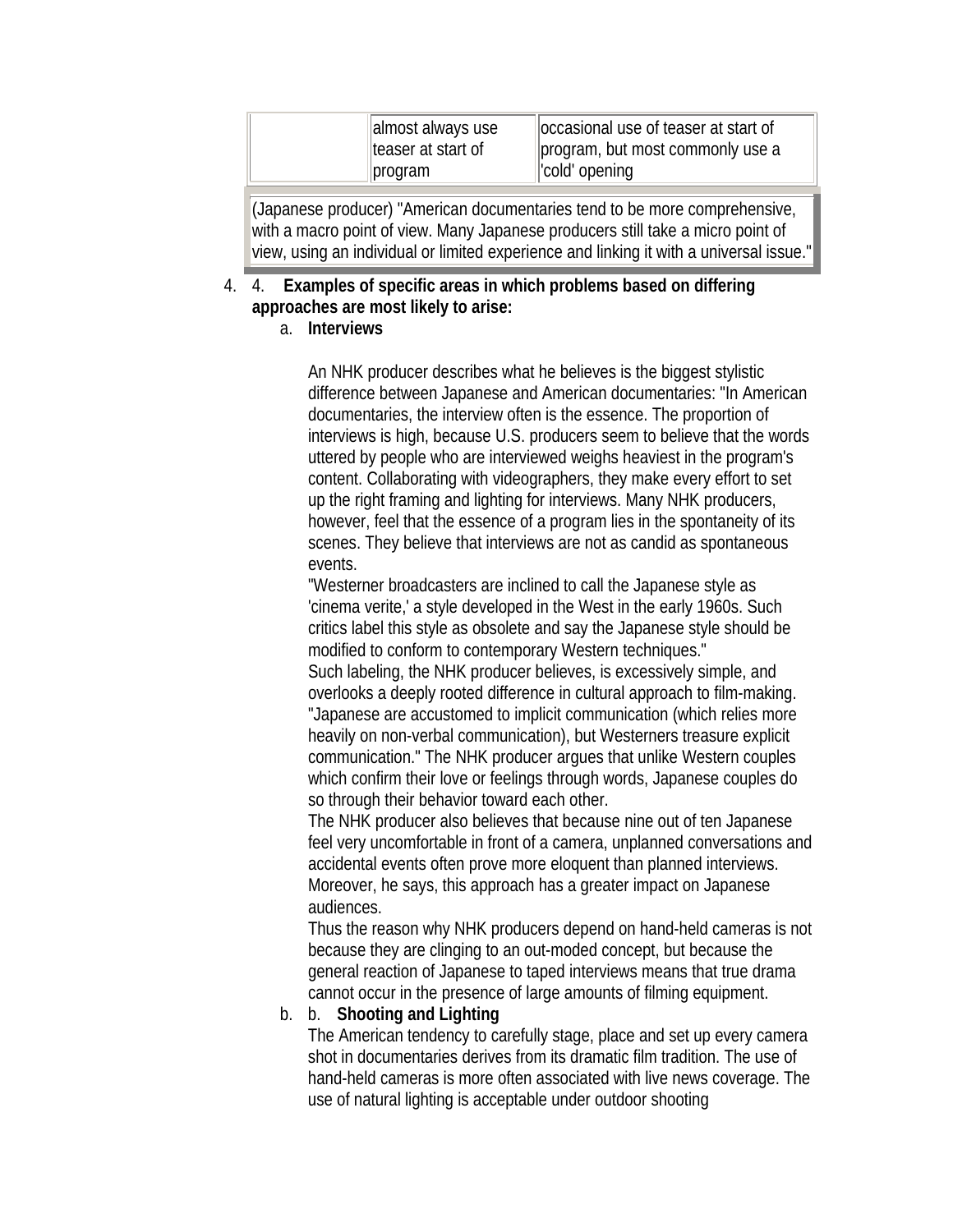circumstances, but indoors, few American directors would be satisfied with natural lighting.

In Japan, there is a preference for hand-held cameras and natural lighting. The very fact that the camera may shake, or the lighting may be dim, confirms to the Japanese audience that the scenes are spontaneous and therefore authentic.

c. c. **Narration**

American productions often use a personality or reporter as a key 'character' in a program. NHK and the private Japanese networks tend to depend upon a narrative style. The "reporter" usually is in the background, not in front of the camera.

d. d. **Editing**

An editing workshop at the fourth seminar vividly illustrated differing approaches among Japanese, American and British styles, but also revealed that it is difficult to generalize about `cultural' tendencies. Three editing teams were formed. Each was given identical materials from which to edit a 3-5 minute sequence. One team was headed by an NHK producer, another was led by a British producer now working and living in the U.S. and a third team was headed by an American.

The Japanese team produced a highly structured segment which stressed the presentation of information. The British producer's approach emphasized both information and a story line. The American team used music and effects to create a mood sequence.

A Japanese producer said that he was shocked by the result. "I expected the Americans to produce the most logical story, and the Japanese to rely more on mood, but the result was exactly the opposite." "Each team produced a unique sequence," said another Japanese producer. "And yet each one was valid in its own right. That opened my mind, and made me more flexible about accepting other approaches to editing." As one producer noted, "we cut three dresses from the same cloth."

American producers spend much more time on "polishing" their edits. "My goal," said one, "is to produce three minutes of polished editing per day." "If an NHK director got only three polished minutes per day," said a Japanese producer, "that director would be fired."

The typical daily editing output for an NHK documentary, the producer said, would be 10-15 minutes of finished work. This is due in large part to greater deadline pressures at Japanese networks, which produce many more documentaries per year than networks in America.

A one-hour NHK documentary production schedule would typically allow two months for research, two months for writing the scenario and making shooting arrangements, one month for the shooting itself, and one month for post-production (rough cut, recording, mixing, final cut).

### C. C. **Key Production Issues**

"Co-productions are not ultimately made between organizations. They are made between people."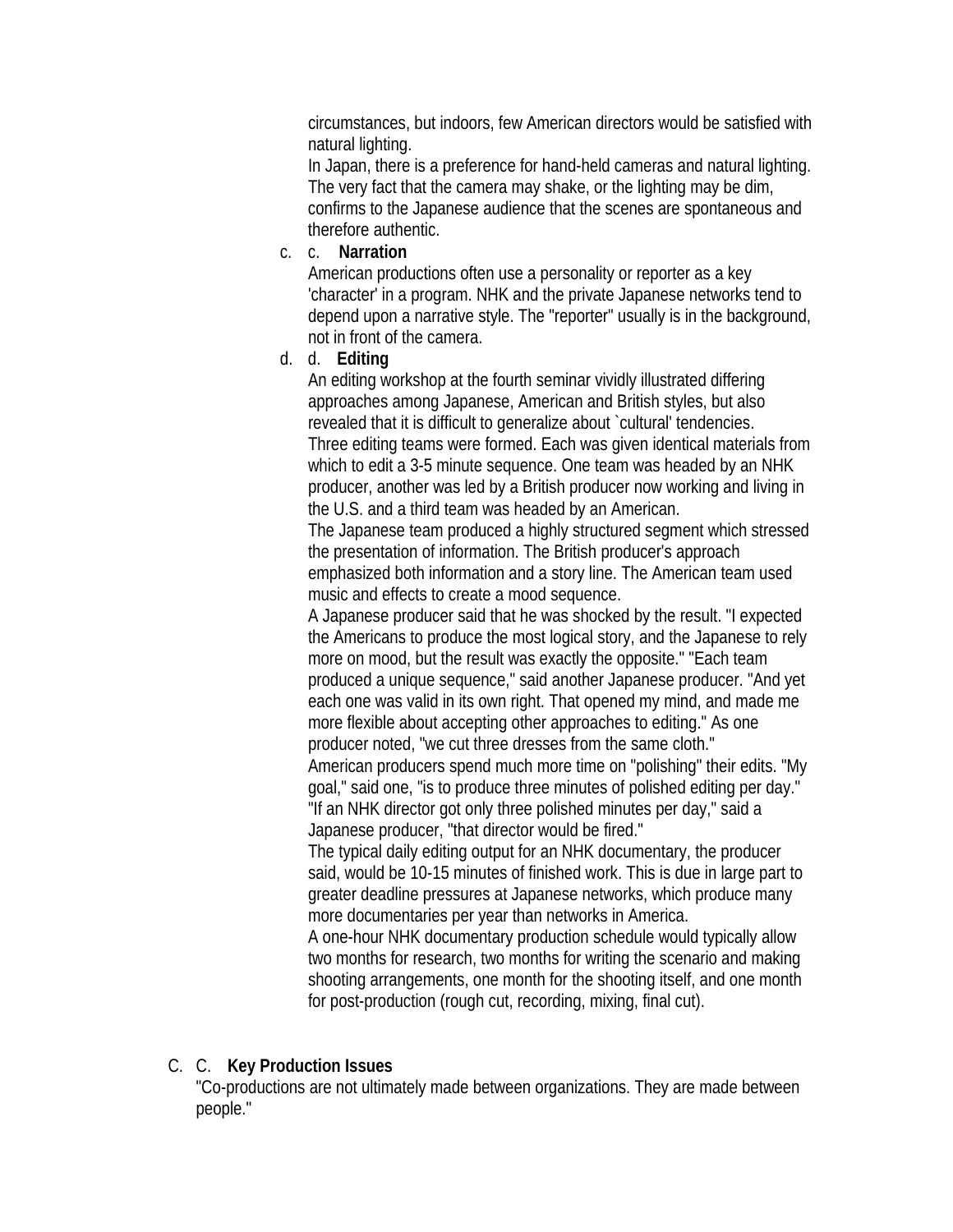### 1. **Funding**

NHK and Japanese private networks usually provide an immediate budget for an approved project. The funds available from U.S. public television for programming are considerably lower and often forces stations to seek additional funding once the project has been decided.

International coproductions, because their logistics are more complex, need a much longer planning lead time, to assure not only that funds are in place on both sides, but in the correct proportion.

Producer Leo Eaton recommends that producers make a detailed list of logistical expenses. Depending upon the number and location of overseas shoots for each side, their production expenses may differ greatly. Producers should add 25-40% to their budget estimate to cover such logistical expenses.

#### 2. 2. **Relationships**

Among U.S. teams, conflict between the Executive Producer (EP) and the field producer sometimes result in a change in producer during the course of a production. In Japanese networks, EPs and producers usually come from the same division and have known each other for years. Producers are never changed in mid-project.

Another contrast is the relationship between producer and crew. American producers have great authority, including the right to decide everything in the field. At NHK, producers are more like coordinators, integrating various views or opinions among the crew. They seek teamwork, not autocracy.

(Japanese producer) "It is essential to discuss decision-making procedures in great detail, so that both sides will have a realistic understanding of how to proceed."

(American producer) "One of the most common mistakes Americans make in working with Japanese is talking down to them, or not making enough effort to seek out or understand Japanese opinions on a problem or discussion point."

#### 3. 3. **Shooting,**

Japanese crews tend to have much higher shooting ratios than American crews. On average, the ratio of footage shot for a completed hour is about 20:1 in America. At NHK, the ratio is 100:1. At private Japanese networks, the ratio is closer to 50:1.

(Japanese producer) "The Japanese shooting approach is deeper, but narrow. The American approach is shallow, but broader."

For example, in discussing a possible coproduction which would focus on the daily lives of middle class Japanese and American families, the Japanese producers wanted to select just two families, but the Americans wanted at least four. The Japanese objective was to focus more narrowly, but in greater depth, on the two families.

The American objective was to take a broader view of more families, sacrificing indepth coverage of a family for the sake of a greater range of characters and situations.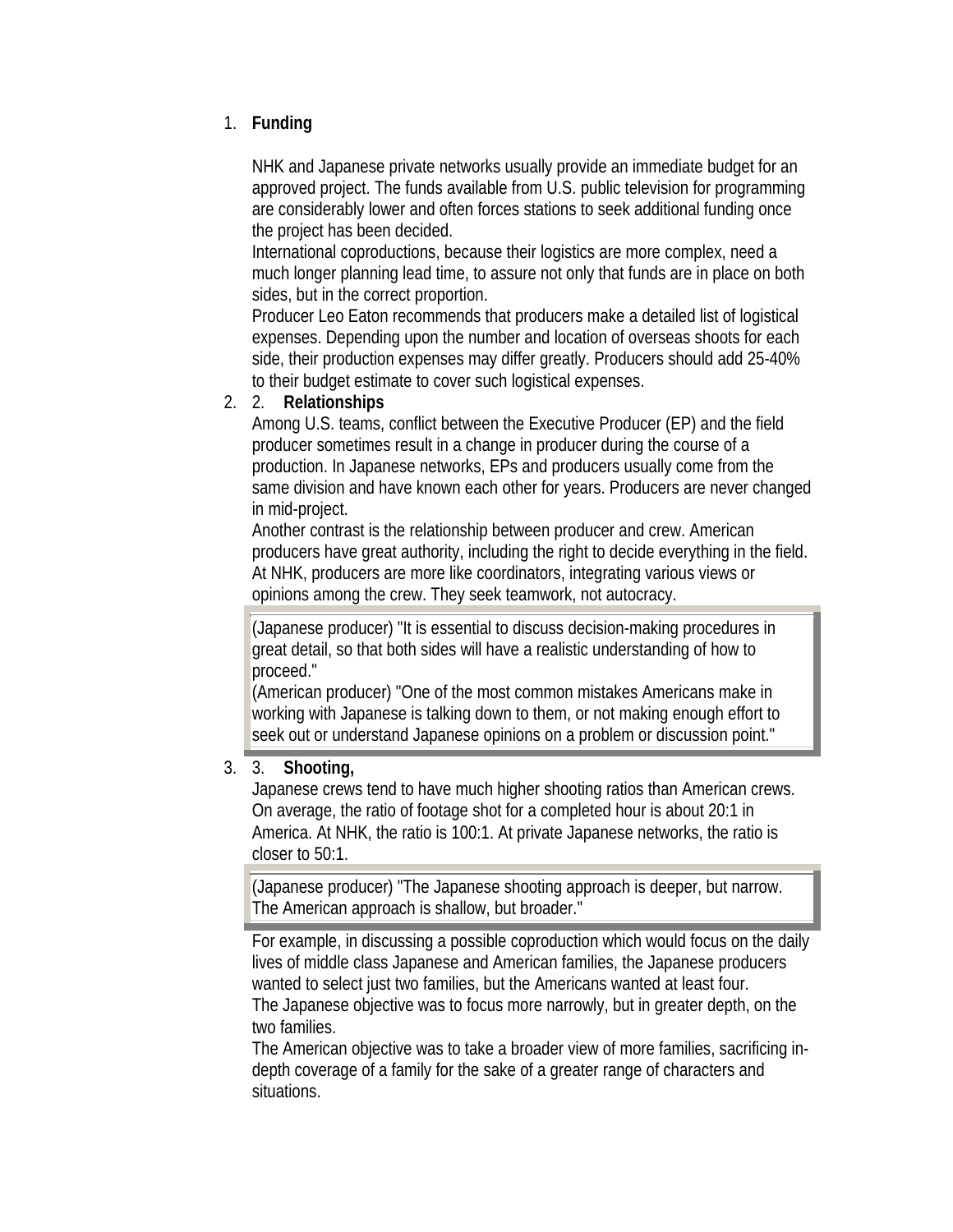## 4. 4. **Editing**

Americans will take between 12-15 weeks before coming to rough cut in the editing room. At NHK, about 2-3 weeks is normal. The key difference is that Japanese teams will assemble the shot sequences on paper before the editing begins. This approach involves writing each individual shot on separate note cards and then arranging them in sequence. As the discussion of how to put the program together proceeds among the production staff, the order of the shots can be easily rearranged simply by moving them around on a board. Japanese producers feel that this approach saves precious time.

(Japanese producer) "One of my first international co-productions was a three-way affair including American and British teams. I thought everything was going well, until I saw the rough cut. As I watched, I could feel the color drain from my face. Their style was do different. They used 10 or 11 interviews, which would be hopelessly confusing to a Japanese audience. I had to ask them to send us three hours of raw footage so that we could edit our own program. Otherwise, it would have been a disaster."

### 5. 5. **Pacing**

Americans tend to like fast-paced shows, with fast cuts and a style of aggressive dramatic development. Japanese audiences prefer slower-paced scenes, long, lyrical pans, less dialogue, with a heavier reliance on narration imparting detailed information. But in recent years, as the ratio of foreign programming has increased on Japanese television, audiences are becoming more accustomed to faster paced shows.

Not all American editing styles rely on fast pacing. In the editing workshop at Seminar 4, an American-led editing team produced a very 'moody,' slow paced sequence, while a Japanese-led team (with some suggestions from its American members) produced a much faster-moving sequence.

### 6. 6. **Negotiating**

(Japanese producer) "It is essential for Americans to understand the roles and responsibilities which exist within any Japanese production team. In other words, knowing who has the ultimate responsibility for signing off on a project." (American producer) "One of the most common conflicts between Japanese and American producers is Americans complaining about Japanese trying to overcontrol everything, and Japanese complaining that the Americans haven't prepared sufficiently before the shooting begins."

- 7. 7. To avoid this conflict, the producer said, both sides must negotiate and agree beforehand on three key objectives:
	- a. **Content**
		- 1. What are the main 'messages' of the program?
		- 2. What editorial approach should be followed?
		- 3. How should proposals be submitted to NHK?

Because NHK is managed by consensus, no producer can individually say "I like this idea, it will be produced." But there is value in having a strong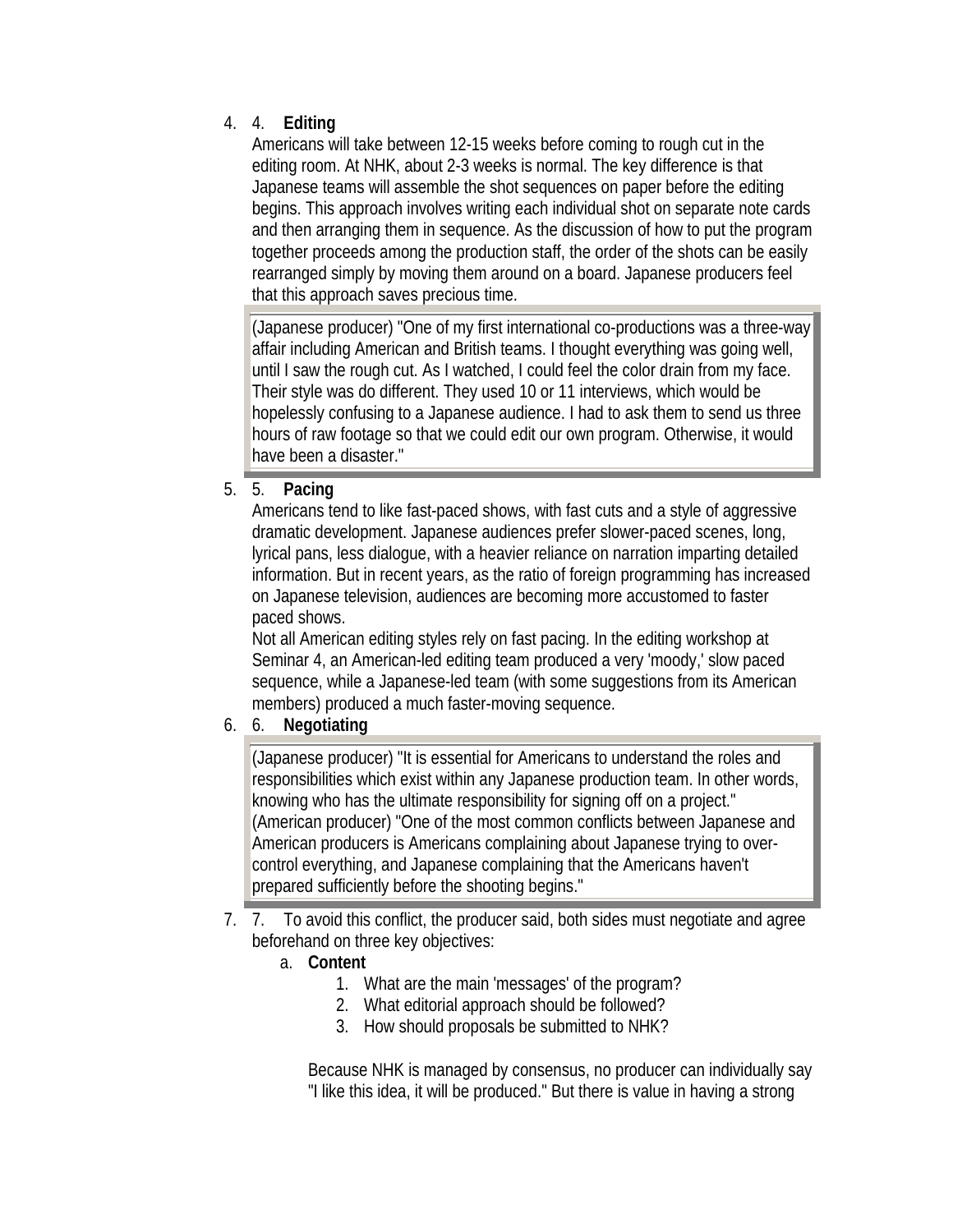advocate to present the idea to the other NHK decision-makers. Personal contracts are still the best entree into NHK.

NHK has recently developed a three-tier system to review international proposals.

#### **Tier One**

The first step is to present a proposal to the appropriate producer. If a proposal is not addressed to a specific person, it will begin in the new Division for International Production, which meets every Tuesday to consider new proposals. Representatives of MICO and NHK Enterprises are also present.

### **Tier Two**

If those at the first tier like the proposal, it moves to the Coproduction Facilitation Working Group. This group is comprised of financial managers and chief producers from all divisions and subsidiaries, such as HIGH VISION, MICO, Satellite Division, and NHK Enterprises. Every representative expresses an opinion on the prospects of a proposal before it moves to the next level.

#### **Tier Three**

Senior management approves all projects. This group has the power to say yes or no. If the answer is yes, money will be allocated and pre-production commences.

# b. b. **Lines of Responsibility**

It is essential to decide clear lines of responsibility for such tasks as:

### 1. **Shooting at the various locations**

In most cases, each side is responsible for shooting on its 'home turf,' but if there are third country locations, with potential language problems, perhaps a mixed production team might be appropriate, or a team from the country closest to the shoot location.

### 2. 2. **Obtaining archive footage**

Archival footage is usually handled in the same manner, but some producers want to see all the archival footage with their own eyes. Thus a 'team' approach might be appropriate.

3. 3. **Primary research (libraries/databases, etc.)** 

Primary research in Japan is conducted either by the Japan side or an American, fluent in Japanese, who can review the materials with an American audience in mine. The reverse would be true for primary research conducted in the United States.

4. 4. **Editorial control**

Editorial control is the most difficult issue of all. "One approach," says producer Leo Eaton, "is for each team to place its trust in one person, who will then work closely together as a team, with the understanding that their decision on editorial matters will be accepted by both sides."

Eaton acknowledges that it is very difficult to find two people who can carry out this difficult task, but he points out that once two organizations have worked together, there is the chance that they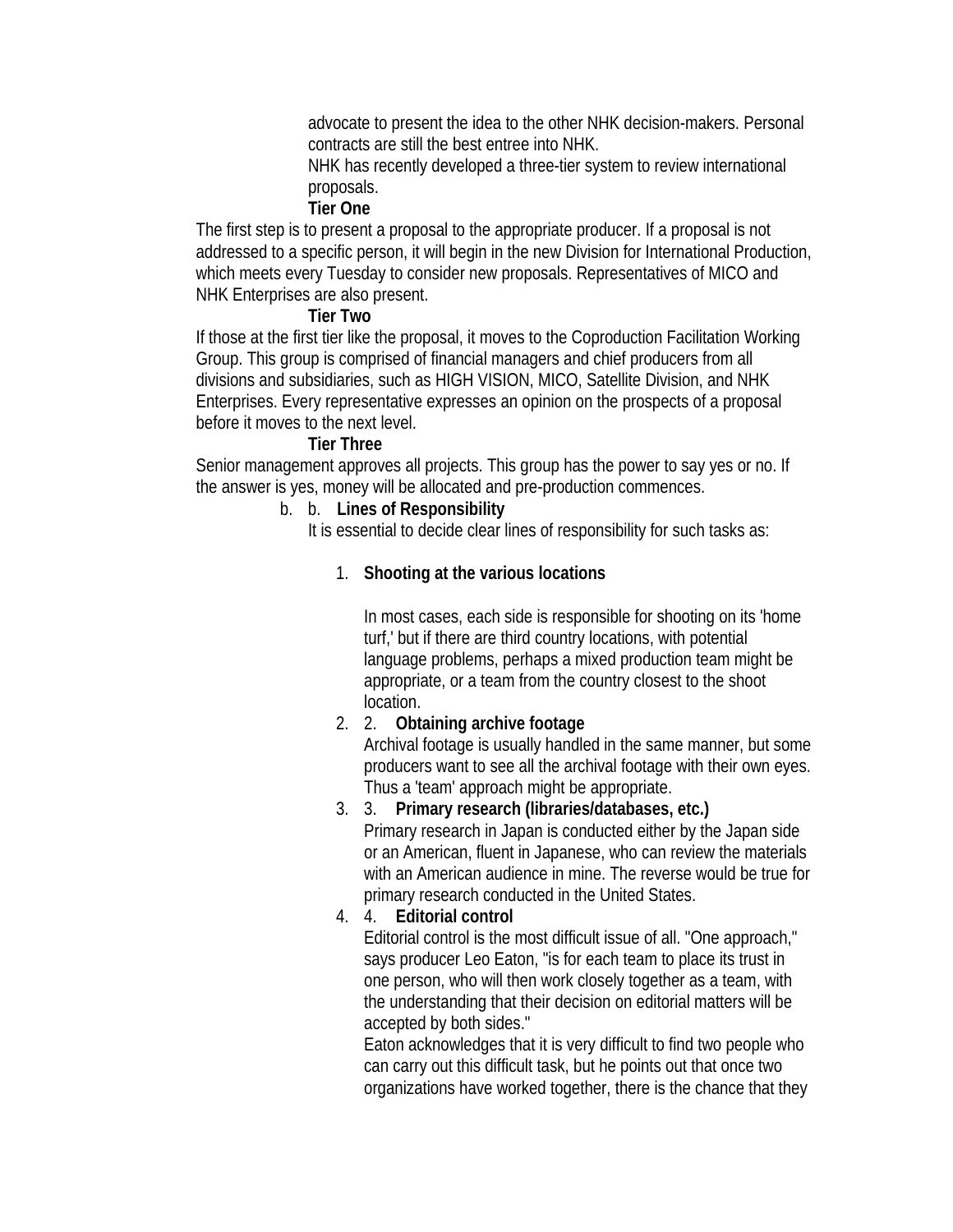can identify such people on the basis of their ability to work smoothly, despite inevitable differences of opinion or perspective. "The key factor," says Eaton, "is building trust on both sides. That takes a great deal of time and energy, but it will eliminate or minimize many problems which arise simply because of poor communication on either side."

5. 5. **Editing style**

Editing style is perhaps best left to each side to decide for itself, given the differing needs of audiences, Eaton says. In the event of differences which cannot be resolved, both American and Japanese producers say that it is best to agree beforehand to 'cut two dresses from the same cloth.'

#### 6. 6. **Contractual Obligations**

These include distribution and ancillary rights for both domestic and foreign markets; cable TV and broadcast satellite TV rights; and publication rights for commercial and/or educational materials.

The real 'bottom line' issue, according to veteran producers, involves the attitude of both partners.

"You must be willing to take creative risks," says Leo Eaton. "You must be willing to compromise, while still retaining a sense of `ownership' in the finished product."

A successful coproduction, he says, is a synthesis of differing approaches.

"Too often, the parting point in a coproduction is only 20% into the project," Eaton says. "This is a huge waste of time and energy. If the two producers make the effort to understand the differing needs of their audiences, it is possible to complete up to 80% of the project working closely together."

At that point, he says, each side is then free to version its material to the needs of its audience.

To get to that point, he repeated, both sides must be willing to make compromises.

Japanese and American shooting styles, for example, are very different. A Japanese crew usually is most concerned with recording information, while an American crew is more concerned with focus, proper lighting and composition.

Eaton calls these differences "subjective realities, reflecting what audiences are accustomed to seeing on the screen."

The other key difference which requires compromise is story telling. As noted earlier, an American producer will use pictures and sound to 'move' the story along, while a Japanese producer will tend to depend more on narration and content.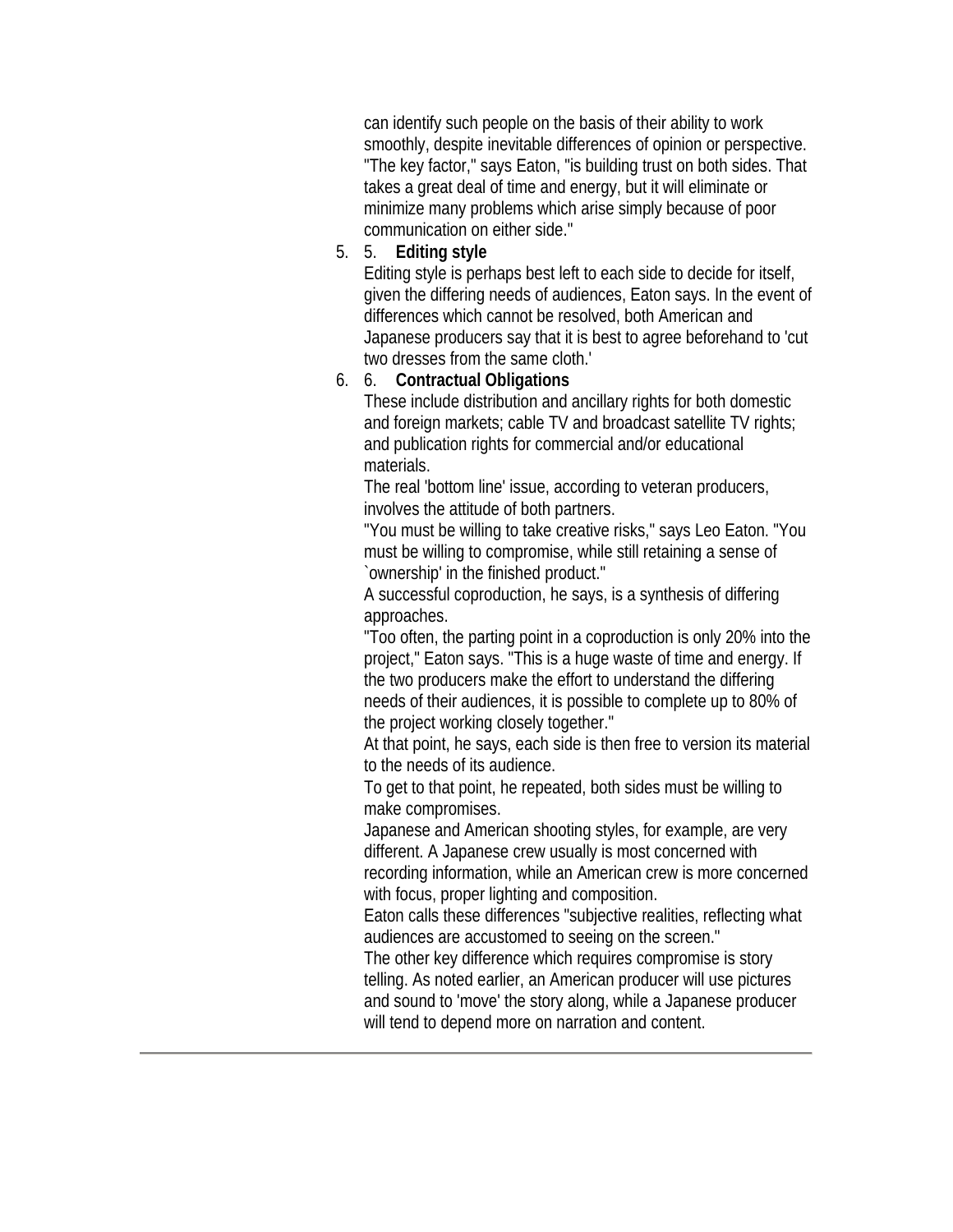# **SUGGESTIONS FOR RESOLVING CO-PRODUCTION ISSUES**

The following suggestions were made by veteran producers from both countries:

#### A. **Create 'style books'**

In the U.S., many documentary series have their own style books, with guidelines regarding camera work, editing and story concepts. Co-production teams should screen and discuss each other's past work as well as other documentaries which are relevant to the proposed co-production. Only through discussion and debate can the team agree on a set of guidelines for their own production. This process also is essential in creating the personal rapport and trust which is the key to a successful production.

### B. B. **Open Channels of Communication**

One of the basic problems in past co-productions has been poor communication on both sides, often caused by a lack of openness and language skills. Both sides much share their concerns and opinions with each other. Japanese producers especially need to make greater efforts to speak more openly and frankly about co-production problems.

(American producer) "Any production is hard work, but an international co-production is often not worth the effort -- unless you both feel that it's an excellent project. This isn't just true of Japanese/American productions. Even the British and Americans have enormous problems in co-productions. The only way to overcome this barrier is mutual respect, and that can only come from detailed discussions at the beginning of the project."

(American producer) "During the rough cut screenings for the first Minidragons series, we were watching the NHK version of one of the episodes, and it was a very good rough cut. We Americans thought it would work well for the American audience, except for three or four terrible scenes. I asked the Japanese producer why these scenes were left in. He looked surprised, 'Oh, we put them in especially for you,' he said. 'We thought that's what Americans would want, even though we hated those scenes.'"

### C. C. **Appoint coordinating producers**

Efficient liaison is equally crucial to a successful co- production. It is too much to expect a producer to handle this important task. A new position -- coordinating producer -- should be created by each team. The two coordinating producers could then concentrate all their efforts on information exchange and liaison. One of their key tasks would be identifying and handling conflicts or emerging problems before they become serious.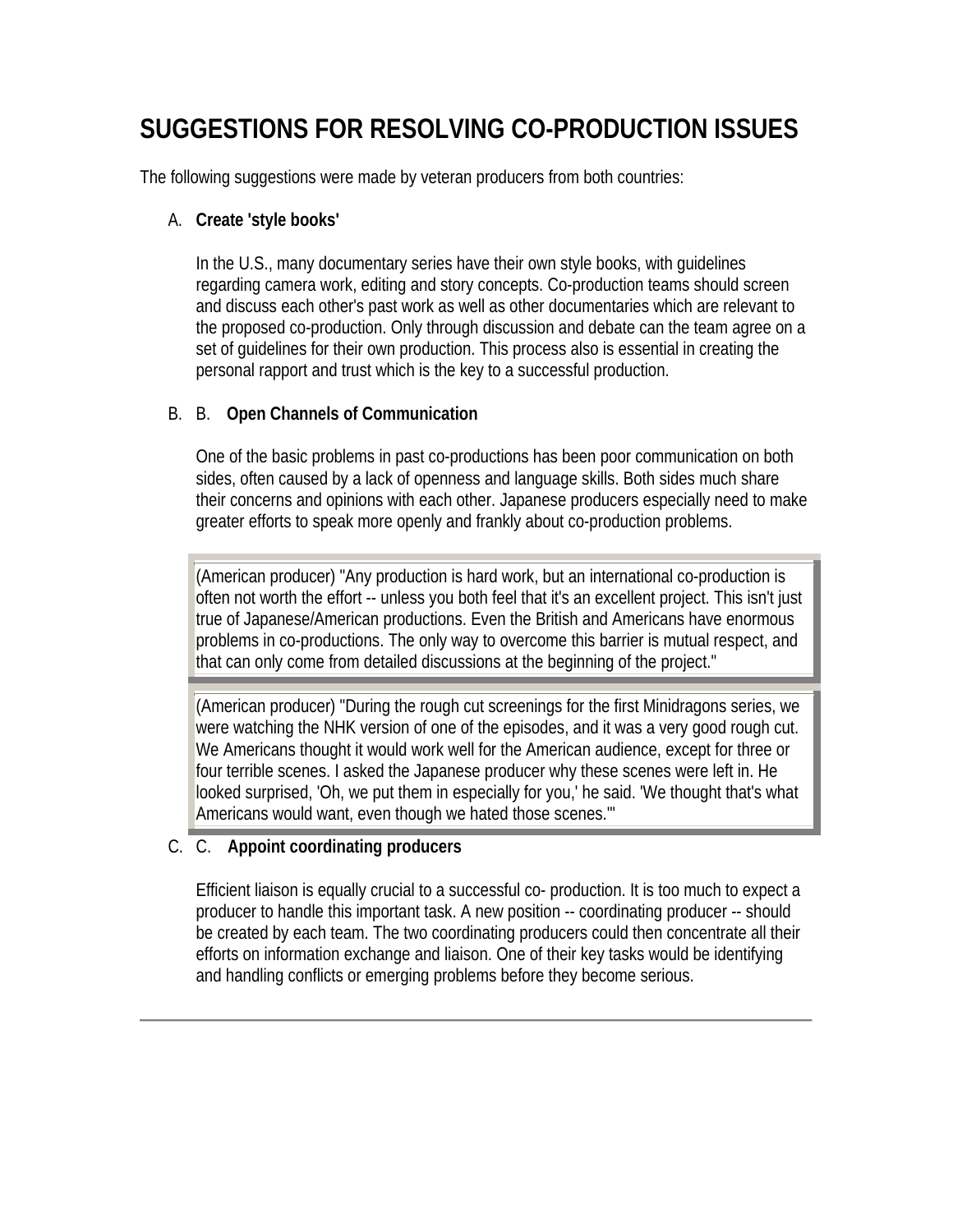# **FEEDBACK FROM PRODUCERS**

(each paragraph represents the comment of one person)

#### **A. Editing**

o American directors

The speed and pacing of editing between American and Japanese crews is dramatic. Compromise must be the keyword if you want to have a successful collaboration.

The Japanese team wanted a much more factual, sequential presentation than the Americans. We would have created a more thematic sequence, while the Japanese wanted to make sure they got as much information as they could into the sequence.

o o Japanese directors

The Americans asked me to cut the length of one shot which was five seconds. I reluctantly cut it to three seconds, and they said that was still too long. I was amazed.

I was surprised when the Americans wanted to write the script before editing the sequence. We would never do that in Japan. Our attitude is: see what you have to work with first, and then create the sequence or program from those materials at hand.

My critique of the American style is that the cuts are too short, the camera often moves too fast, and intrudes on what should be a natural, spontaneous scene.

#### B. B. **Style**

o Japanese directors

I understood for the first time how our stereotypes about each other get in the way of understanding. In this workshop, I could see beyond the stereotypes, to understand why the Americans do things the way they do.

This was my first real exposure to American diversity. I could see for myself how Americans, among themselves, have many different approaches to shooting, editing, and even problem- solving. I'm from outside Tokyo, and I feel there are many differences in approach among Japanese, too.

o o American directors

Understanding our biases -- that's key. Not just understanding the other person's perspective. We are both trying to serve our viewing audience. That affects our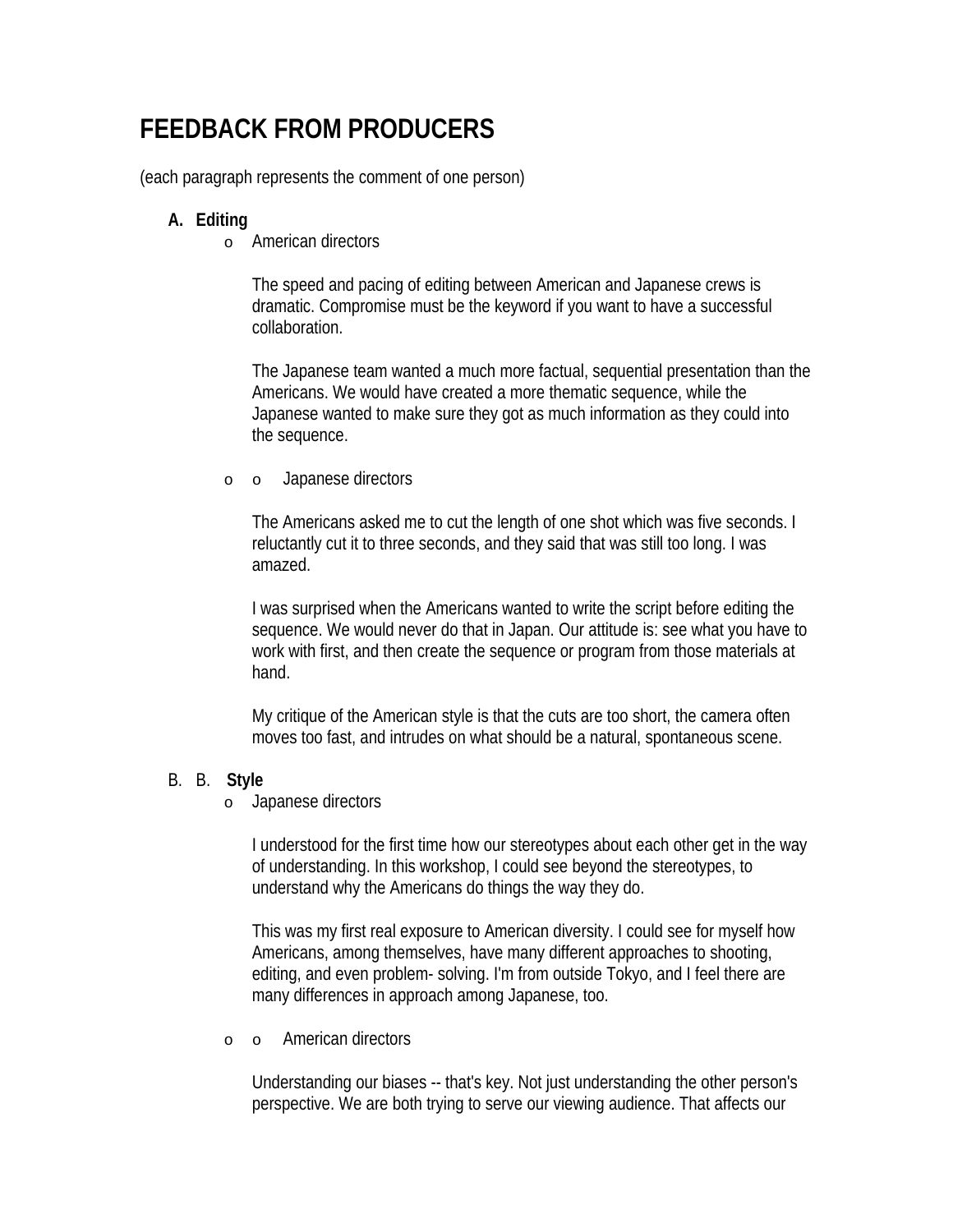style, our approach to making programs. We need to pay more attention to how to use language to bridge some of these barriers.

One of the big problems of communication is not just the language, but the way we act. It took us a while before we stopped acting the way we thought the other side expected us to act. When we began to drop our formality and become more candid, the communication improved.

#### **C. C. Teamwork**

o Japanese director

Before I attended this workshop, I was convinced that Americans were too pushy and never listened to anyone else. Now I know better. We all have our opinions, and, being producers, we feel strongly about things. But when we get together and truly analyze our problems, it is possible to compromise, and produce a result which is satisfactory to both sides. This is what I call real teamwork.

#### o o American directors

We dwell on our differences too much. In this workshop, we all learned how to become potential partners. We also learned that there can be mutual benefits from a co-production. For me, true collaboration can be very exciting.

I believe there is strength in diversity, and that goes for international coproductions, too. What's needed on both sides is patience, and respect. Both Japanese and Americans learned that during this workshop.

# **Appendix I: Legal Issues in Coproduction**

Before a camera captures a single frame of footage, a complex legal infrastructure must be put in place to assure that all aspects of a partnership are understood and agreed upon by the coproduction partners.

The contract is the most obvious legal facet of a coproduction but there are other legal ramifications to consider. Decisions that producers make while the production is in progress must conform to legal norms in the country where shooting is taking place and in the jurisdictions of the parties engaged in the coproduction.

Because coproduction legal issues are so numerous, the presentation was structured as a question and answer session.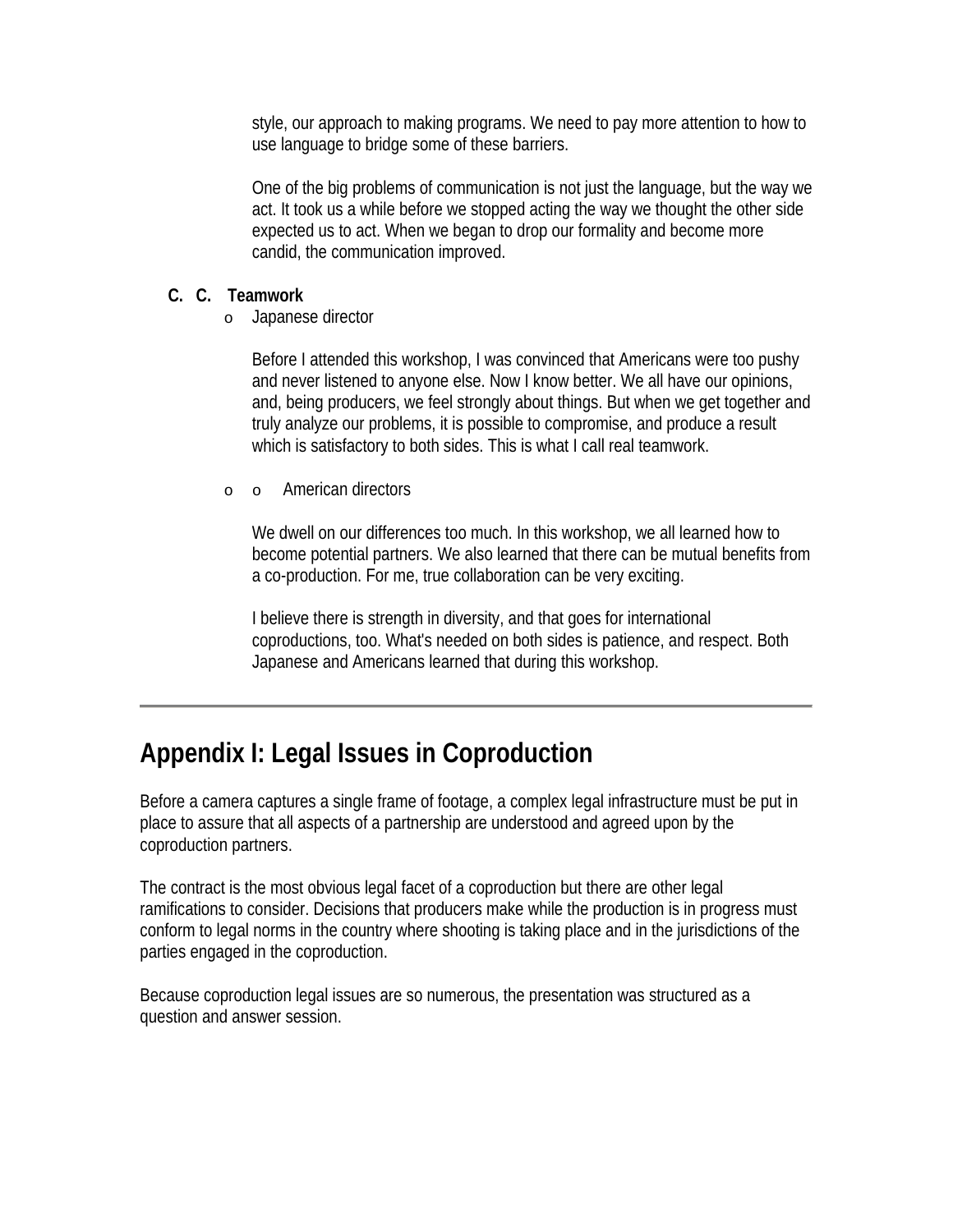### **Questions and Answers**

#### **Union Issues**

**Q.** In Japan, small honoraria or token gifts of appreciation are frequently given as payment for the appearance of personalities. How does NHK know what to pay for the appearance of American talent?

**A.** In the United States almost all professional talent, and in some locales almost all technical personnel, are members of trade unions. Actors are likely to be members of AFTRA (the American Federation of Television and Radio Artists) or SAG (the Screen Actors' Guild). Directors will likely be members of the Directors' Guild of America. Technicians and crew members may belong to a variety of unions.

Unions and guilds set minimum levels of payment that their members can accept. Even when union members perform outside the United States, their contracts still stipulate that they must be paid "to scale" or according to the provisions of their union agreements. Well-known performers will command even more pay unless they agree to work for less because they believe in the cause. This is why American talent cannot accept honoraria or tokens of appreciation as payment.

Union contracts also stipulate terms for working conditions and schedules such as how much time can be spent in rehearsal or in performance. Contracts also spell out terms for future video and cable rights and all other ancillary production use. These details are specific and must be followed.

#### **Entering into Union Contracts**

**Q.** How should NHK proceed when doing location work on sites where unions have a strong presence? Is it advisable for NHK to enter into agreements with various unions to expedite working on location?

**A.** The advice was that NHK should politely resist the pressure to join unions without offending the unions. It is difficult to imagine the long term benefits that NHK would gain by doing so.

Abiding by union contracts increases the time and money required to complete a project. Because NHK is not experienced in dealing with unions, it would be easy for unions to take advantage of this naiveté, and guarding against this possibility would incur even more legal and administrative costs.

Once signed, a contract with a trade union applies to all future productions regardless of where the production takes place. In other words, signing a contract with an electrician's union in New York would legally bind the party to work under the same rules and at the same pay scale even when working on a non-union shoot elsewhere.

Location is the major determinant in whether U.S. stations engage in union contracts. Some American public television stations are unionized such as WNET in New York. It would be impossible for WNET to carry on business in NYC without union contracts. The city is highly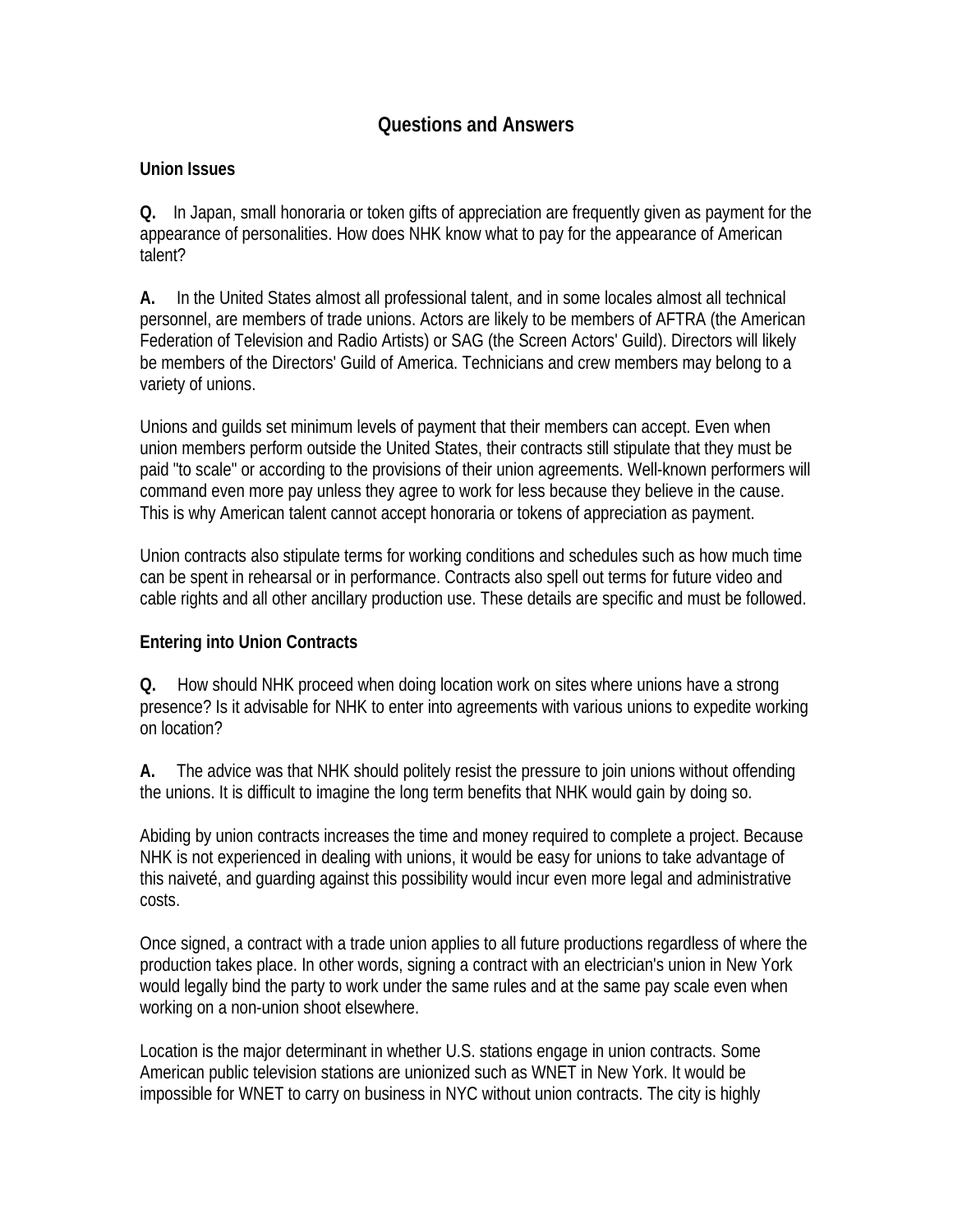unionized, and not being unionized would invite continuous disruption and harassment. On the other hand, Maryland Public Television is able to conduct business from Owings Mills, Maryland, relatively free from union activity and therefore is not a signatory to union contracts.

When a station which is not a signatory to union contracts is on location in unionized territory, it too must abide by union rules, and work with the unions. This poses a dilemma: either it signs the union contracts, and becomes bound to the provisions of the contract in all future dealings, or it chooses not to sign the contracts and suffers possible harassment and work stoppages.

The best way to proceed under these circumstances is to find a coproduction partner or subcontractor who already has established ties with the unions. While it might seem inconvenient to find a partner based solely on its union ties, the alternatives are even less desirable.

#### **Rights Issues**

**Q.** What are the obligations of NHK to individuals who appear in productions? For example, how are rights of those passing by in a long shot street scene different from those of a public figure used in a news documentary?

**A.** Issues involving the rights of those in long shots, street scenes, and spontaneously captured footage are very complex. One must weigh two fundamental American rights against each other. The right of free press must be balanced against the right of privacy. Interpretation of which right prevails is difficult. There are some norms to guide actions and several examples were cited to illustrate the issues and rights involved.

EXAMPLE A: A hidden camera captures the sale of illegal drugs and in the process records a murder.

The right to privacy is not in the commission of a crime. The right of free press in covering news is powerful. Even passers-by would have no claim to privacy in this example.

EXAMPLE B: A news team gets permission from an ambulance crew to follow along as they respond to emergency calls. The team is able to record dramatic footage of the ambulance crew offering aid to a heart attack victim in his own house.

The right of privacy in this instance supersedes the right of free press. This event took place inside a private residence, was a personal matter, and no laws were broken, so there must be a release signed by the heart attack victim in order to show this footage.

EXAMPLE C: A documentary on prostitution and drugs captures a long shot of a public housing complex. Three women pass by during the long shot. They are included in the program without their permission.

Because of the defamatory nature of the topic, these three women were damaged by their coincidental inclusion in the footage. It implies that they were engaged in prostitution. When using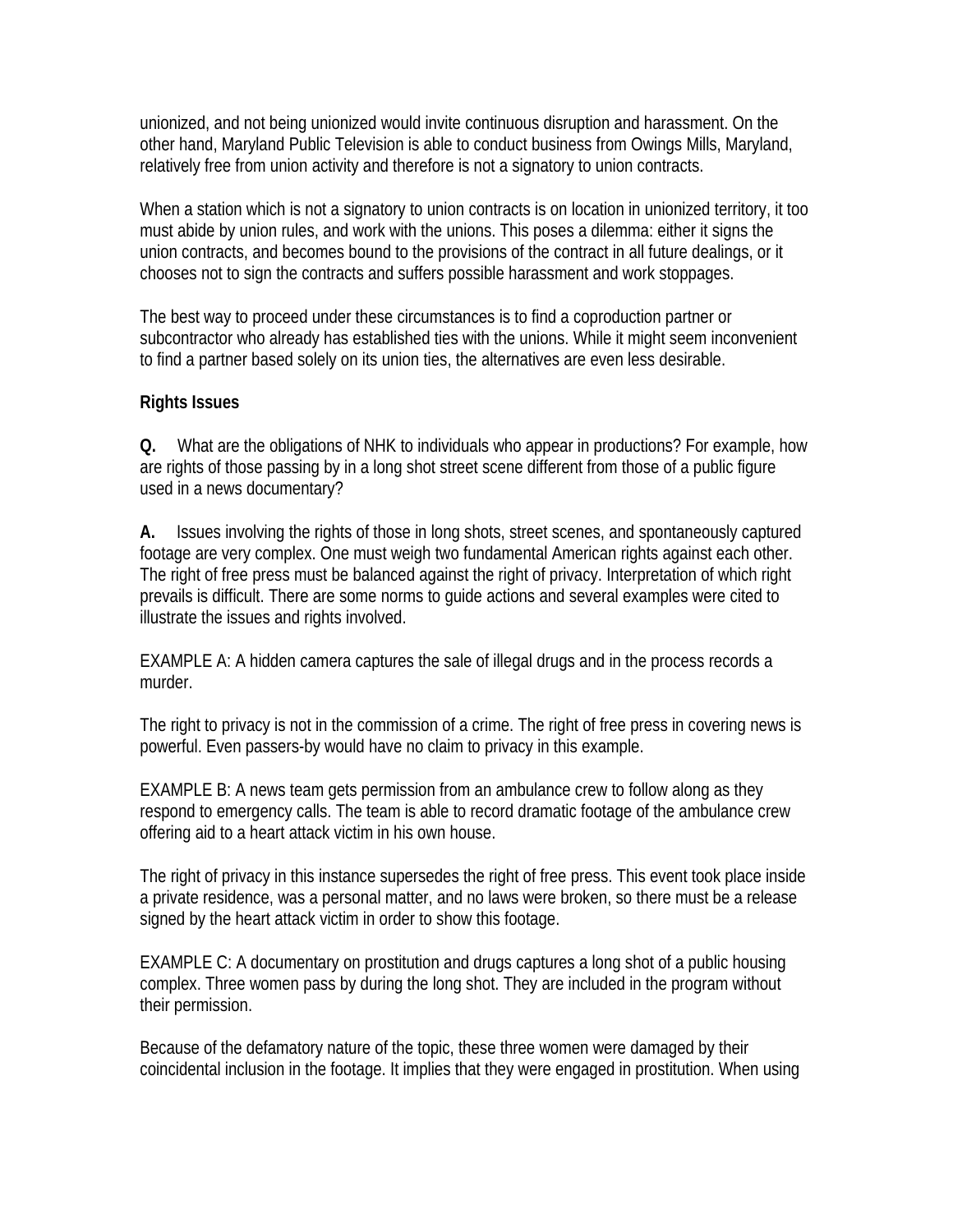a wide shot one must be very careful about the content of voice-overs or narration, as well as the general topic of the program, because what is said will implicate the incidental people in the shot.

#### **When to Get Releases**

**Q.** Under more routine instances when is a signed release necessary?

**A.** Broadly speaking, when the program topic is news, no releases are required. When the program and topic is entertainment, releases are required.

It is best to decide before production begins if releases are to be used, and then apply that standard uniformly. Problems arise when releases are obtained from only a few subjects in the program.

#### **Indemnification**

**Q.** Are there ways to indemnify one partner in a coproduction from Lawsuits which may result from the actions of their coproduction partners?

**A.** Indemnification would be a function of the contract that exists between the two or more coproduction partners. Those suing the production on any grounds would likely sue all partners.

#### **The Coproduction Contract**

**Q.** How much detail should be included in a coproduction contract?

**A.** The objective of a good coproduction contract is to practice "preventive law," that is, to insure that as many potential issues which could arise are addressed before they become divisive. The most costly time to try to come to terms on an issue is when a production is already in progress.

The coproduction contract is the foundation upon which the creative work is built. Producers frequently see contracts as quagmires in which one can become bogged down. Instead, they should be seen as documents that if, crafted with care, can help smooth the way to a successful project.

All coproductions encounter problems as they evolve and this should be accepted as unavoidable. Since contracts cannot realistically provide for every scenario which might occur, the goal is to provide for framework in which even unanticipated problems can be logically handled.

Most contract language is detailed and laborious, but is straightforward and somewhat standardized. There are many issues that contracts must address; conversion rates for currencies; financial control; creative rights; staffing decisions; and provisions for how budgetary disputes will be resolved.

There are some issues which are more difficult to address in advance but which must also be dealt with in the contract. A common difficulty is determining the nuances of what constitutes creative